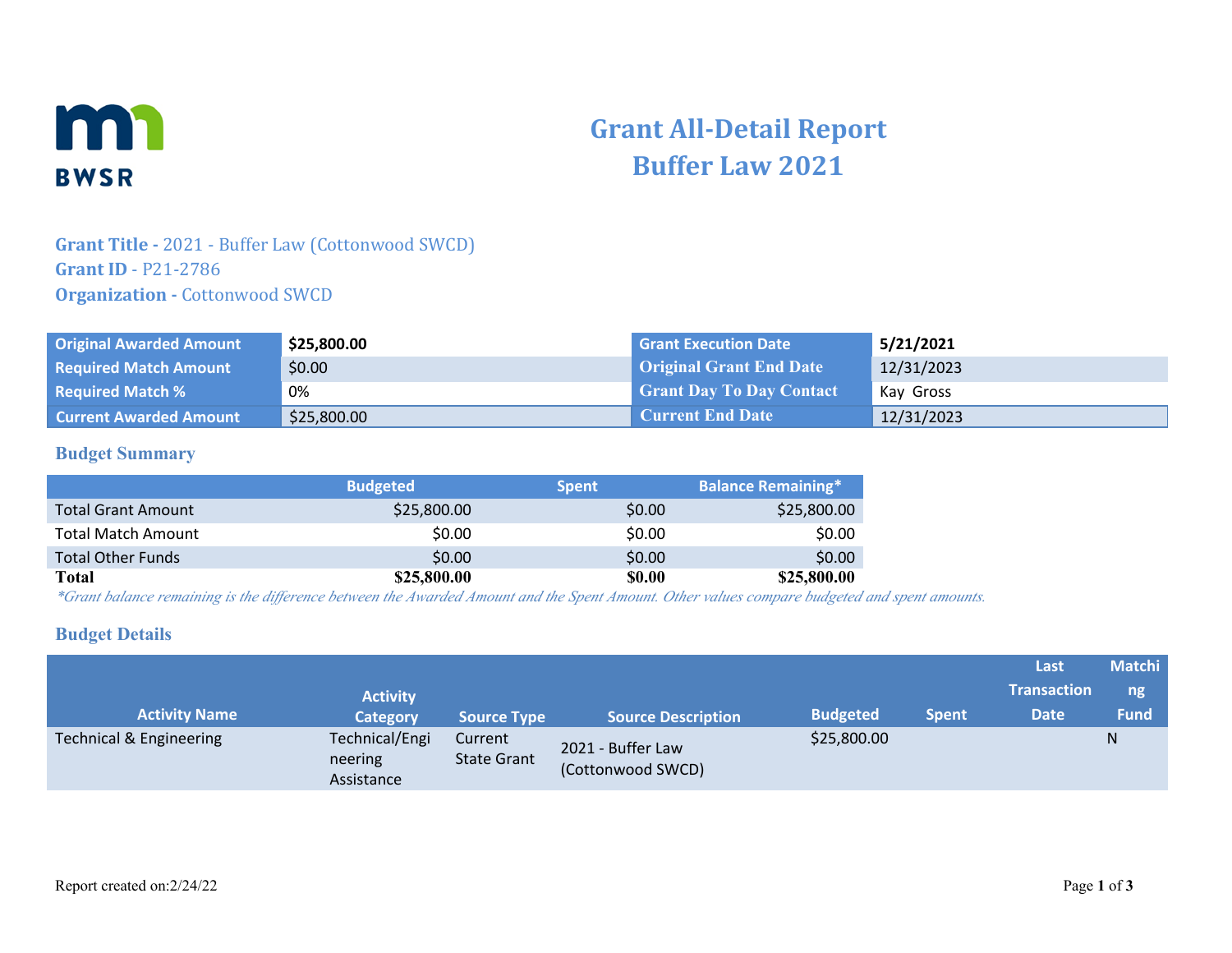## **Activity Details Summary**

| <b>Activity Details</b>             | <b>Total Action Count</b> | <b>Total Activity Mapped</b> | <b>Proposed Size / Unit</b>                 | <b>Actual Size / Unit</b> |
|-------------------------------------|---------------------------|------------------------------|---------------------------------------------|---------------------------|
|                                     |                           |                              |                                             |                           |
| <b>Proposed Activity Indicators</b> |                           |                              |                                             |                           |
| <b>Activity Name</b>                | Indicator Name            | <b>Value &amp; Units</b>     | <b>Waterbody</b><br><b>Calculation Tool</b> | <b>Comments</b>           |

## **Final Indicators Summary**

| <b>Indicator Name</b> | <b>Total Value</b> | Unit |
|-----------------------|--------------------|------|
|-----------------------|--------------------|------|

## **Grant Activity**

| <b>Grant Activity - Technical &amp; Engineering</b> |                                                                                                                                                                                                                                                                                                                                                                                                                                                                                                                                                                                                                                                                                                                                                                                                                                                                                                                                                                                          |                 |  |
|-----------------------------------------------------|------------------------------------------------------------------------------------------------------------------------------------------------------------------------------------------------------------------------------------------------------------------------------------------------------------------------------------------------------------------------------------------------------------------------------------------------------------------------------------------------------------------------------------------------------------------------------------------------------------------------------------------------------------------------------------------------------------------------------------------------------------------------------------------------------------------------------------------------------------------------------------------------------------------------------------------------------------------------------------------|-----------------|--|
| <b>Description</b>                                  | The Cottonwood SWCD Staff will assist Cottonwood County staff in determining compliance with the Buffer Law. Staff will<br>follow the Cottonwood SWCD Monitoring Plan for Buffer Compliance Tracking as posted on the SWCD website. Staff will<br>complete compliance tracking and random spot checks of all parcels, subject to the Buffer Law, in the county within a<br>three year timeframe. The SWCD will review a third of the parcels each year. Cottonwood County will be divided into<br>three areas and the SWCD will randomly pick area A, B or C once every three years to review. The review shall consist of<br>aerial photo review or on-site review depending on availability of updated aerial photos and access to the property.<br>The District Program Technician will be the lead and supervise the District Program Technician. Hours will be completed as<br>staff is available. Staff hours will be calculated through hourly rates and reported through E-link. |                 |  |
| <b>Category</b>                                     | TECHNICAL/ENGINEERING ASSISTANCE                                                                                                                                                                                                                                                                                                                                                                                                                                                                                                                                                                                                                                                                                                                                                                                                                                                                                                                                                         |                 |  |
| <b>Start Date</b>                                   | $21-May-21$                                                                                                                                                                                                                                                                                                                                                                                                                                                                                                                                                                                                                                                                                                                                                                                                                                                                                                                                                                              | <b>End Date</b> |  |
| <b>Has Rates and Hours?</b>                         | <b>Yes</b>                                                                                                                                                                                                                                                                                                                                                                                                                                                                                                                                                                                                                                                                                                                                                                                                                                                                                                                                                                               |                 |  |
| <b>Actual Results</b>                               | MAY - DECEMBER 2021:<br>No activity associated with this grant.                                                                                                                                                                                                                                                                                                                                                                                                                                                                                                                                                                                                                                                                                                                                                                                                                                                                                                                          |                 |  |